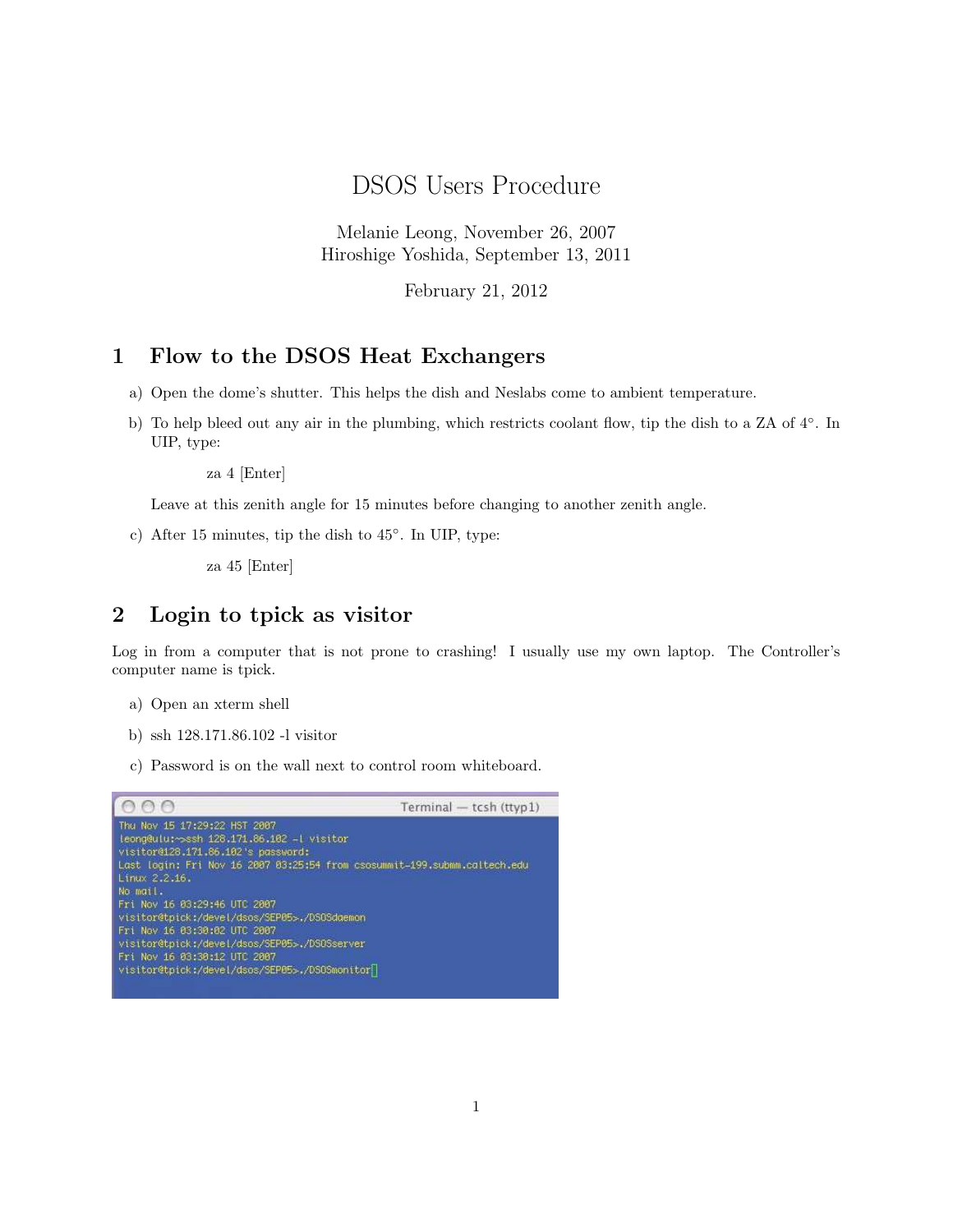### 3 Initialize and Create the Night's Baseline Setting

Initializing should be done with the dome open at least 1 hour and after sunset, dish  $ZA = 45^\circ$ .

a) Activate the daemon. Type:

DSOSdaemon [Enter]

b) Activate the remote server for SHARCII IRC. Type:

DSOSserver [Enter]

- c) Start the SHARCII client and server see SHARCII instructions.
- d) If you would like the DSOS status monitor displayed, bring up a terminal and enlarge it to accommodate the picture to be displayed. Type:

DSOSmonitor [Enter]



e) Initialize - execute this at the beginning of your observation run. Open a second terminal. Type:

DSOSinit [Enter]

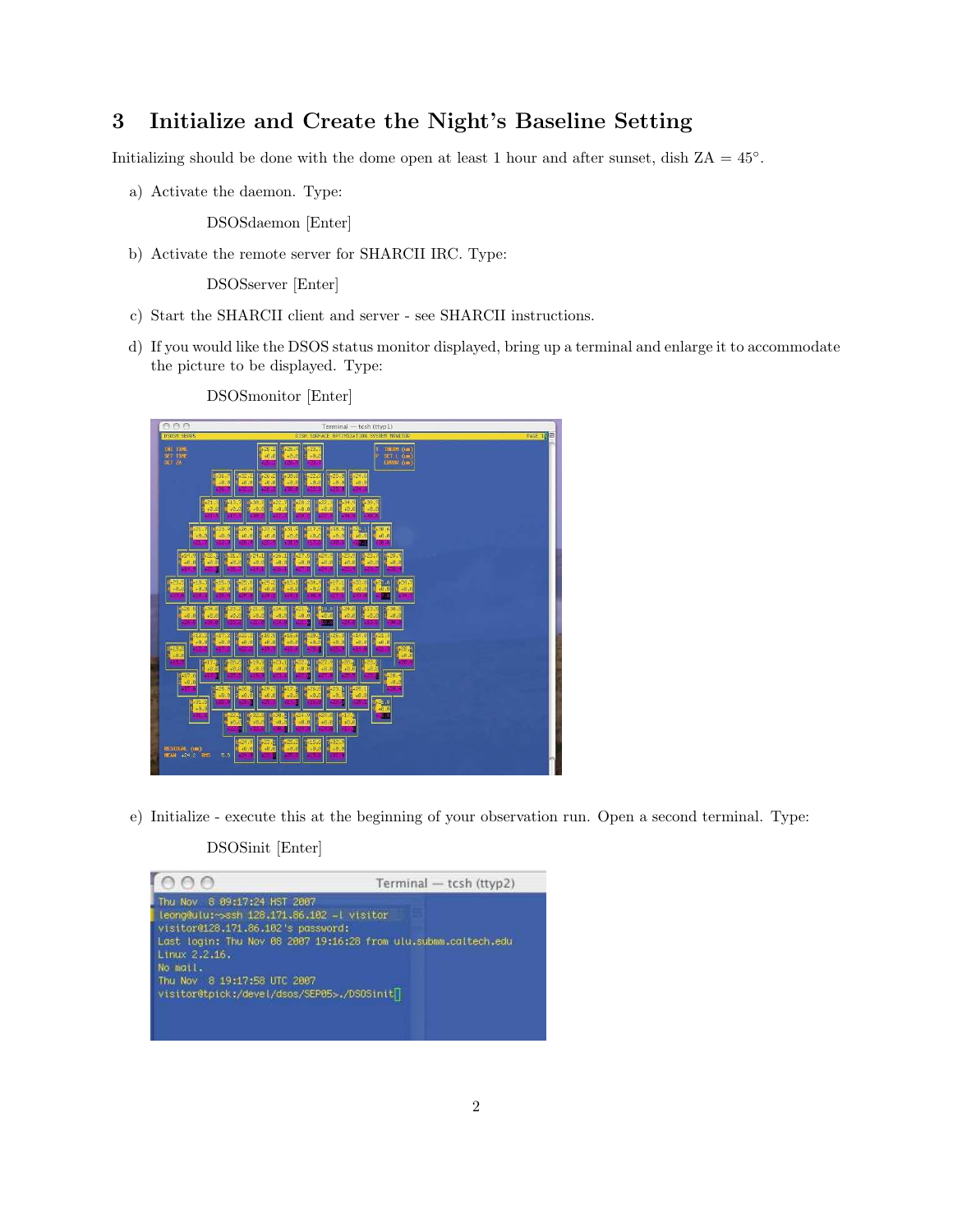

# 4 Power to the Driver Amplifiers

a) Turn on the power supplies, in pairs, via their front panel switches on the left.



b) Switch the DSOS status monitor display to the power supply status page. Within the terminal running the status monitor, type: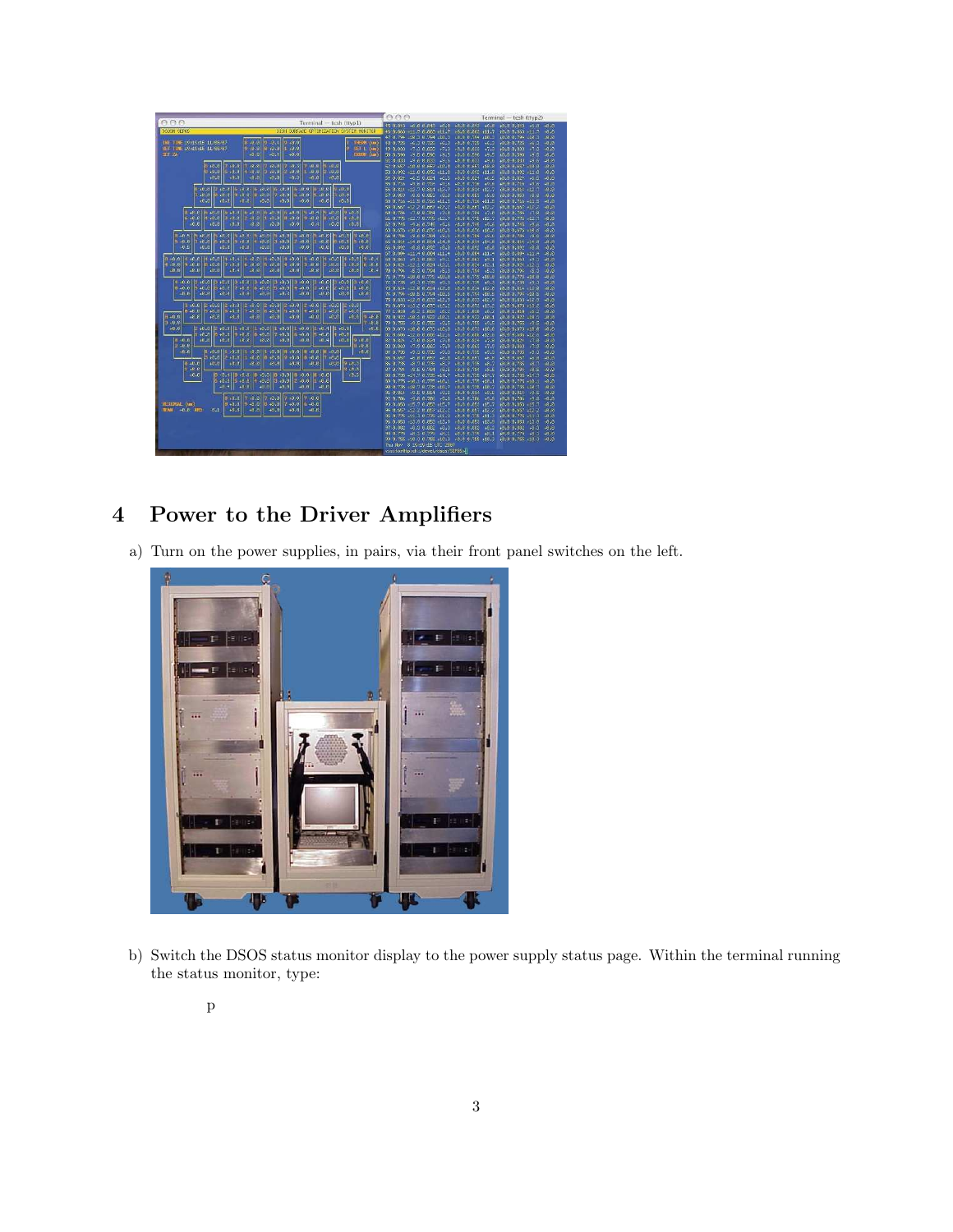|                                      |                 | <b>Terminal</b> |                                          |                |        |
|--------------------------------------|-----------------|-----------------|------------------------------------------|----------------|--------|
| Edit<br>View Search<br>Terminal Help |                 |                 |                                          |                |        |
| DSOSMONTTOR AUG11                    |                 |                 | DISH SURFACE OPTIMIZATION SYSTEM MONITOR |                | PAGE p |
| Power Supply 5                       | OFFILINE        |                 | Power Supply 1                           | <b>OFFLINE</b> |        |
| <b>Source Voltage</b>                | 15.0V           |                 | Source Voltage                           | 15.0V          |        |
| Source Current                       | 75.0 A          |                 | Source Current                           | 75.0 A         |        |
| <b>Measured Voltage</b>              | 0.0V            |                 | <b>Measured Voltage</b>                  | 0.0 V          |        |
| <b>Measured Current</b>              | 0.3A            |                 | <b>Measured Current</b>                  | 0.2A           |        |
| Operation Condition                  | 000000          |                 | Operation Condition                      | 000000         |        |
| <b>Ouestionable Condition</b>        | 000013          |                 | <b>Questionable Condition</b>            | 000013         |        |
| <b>Protection Condition</b>          | 0000            |                 | <b>Protection Condition</b>              | 0000           |        |
| Measured at<br>16:23:31 09/13/11     |                 |                 | Measured at<br>16:23:25 09/13/11         |                |        |
| Power Supply 6                       | <b>OFFILTNE</b> |                 | Power Supply 2                           | <b>DFFLINE</b> |        |
| <b>Source Voltage</b>                | 15.0V           |                 | Source Voltage                           | 15.0V          |        |
| <b>Source Current</b>                | 75.0 A          |                 | <b>Source Current</b>                    | 75.0 A         |        |
| <b>Measured Voltage</b>              | 0.0V            |                 | <b>Measured Voltage</b>                  | 0.0 V          |        |
| <b>Measured Current</b>              | 0.0A            |                 | <b>Measured Current</b>                  | 0.2A           |        |
| <b>Operation Condition</b>           | 000000          |                 | <b>Operation Condition</b>               | 000000         |        |
| <b>Ouestionable Condition</b>        | 000013          |                 | <b>Ouestionable Condition</b>            | 000013         |        |
| Protection Condition                 | 0000            |                 | <b>Protection Condition</b>              | 0000           |        |
| Measured at<br>16:23:21 09/13/11     |                 |                 | Measured at<br>16:23:27 09/13/11         |                |        |
| Power Supply 7                       | <b>OFFLINE</b>  |                 | Power Supply 3                           | <b>OFFLINE</b> |        |
| Source Voltage                       | 15.0V           |                 | Source Voltage                           | 15.0V          |        |
| Source Current                       | 75.0 A          |                 | Source Current                           | 75.0 A         |        |
| <b>Measured Voltage</b>              | 0.0V            |                 | <b>Measured Voltage</b>                  | 0.0 V          |        |
| <b>Measured Current</b>              | 0.0A            |                 | <b>Measured Current</b>                  | 0.0A           |        |
| <b>Operation Condition</b>           | 000000          |                 | <b>Operation Condition</b>               | 000000         |        |
| <b>Questionable Condition</b>        | 000013          |                 | <b>Questionable Condition</b>            | 000013         |        |
| <b>Protection Condition</b>          | 0000            |                 | <b>Protection Condition</b>              | 0000           |        |
| Measured at<br>16:23:22 09/13/11     |                 |                 | Measured at<br>16:23:28 09/13/11         |                |        |
| Power Supply 8                       | OFFLINE         |                 | Power Supply 4                           | DEFLINE        |        |
| Source Voltage                       | 15.0V           |                 | Source Voltage                           | 15.0V          |        |
| <b>Source Current</b>                | 75.0 A          |                 | <b>Source Current</b>                    | 75.0 A         |        |
| <b>Measured Voltage</b>              | 0.0V            |                 | <b>Measured Voltage</b>                  | 0.0V           |        |
| <b>Measured Current</b>              | 0.0A            |                 | <b>Measured Current</b>                  | 0.0A           |        |
| <b>Operation Condition</b>           | 000000          |                 | Operation Condition                      | 000000         |        |
| <b>Questionable Condition</b>        | 000013          |                 | <b>Questionable Condition</b>            | 000013         |        |
| <b>Protection Condition</b>          | 0000            |                 | <b>Protection Condition</b>              | 0000           |        |
| Measured at<br>16:23:24 09/13/11     |                 |                 | Measured at<br>16:23:30 09/13/11         |                |        |

c) Program the power supplies and enable the outputs. Type:

DSOSpower on [Enter]

## 5 Let the Dish System Settle for about 15 minutes

The power supply displays should reflect the current demands, cycle, and then settle after 15 minutes depending on the amount of initial toothpick displacements. The settled current values are about 9 Amps or less for both +15 Volt and -15 Volt power supplies.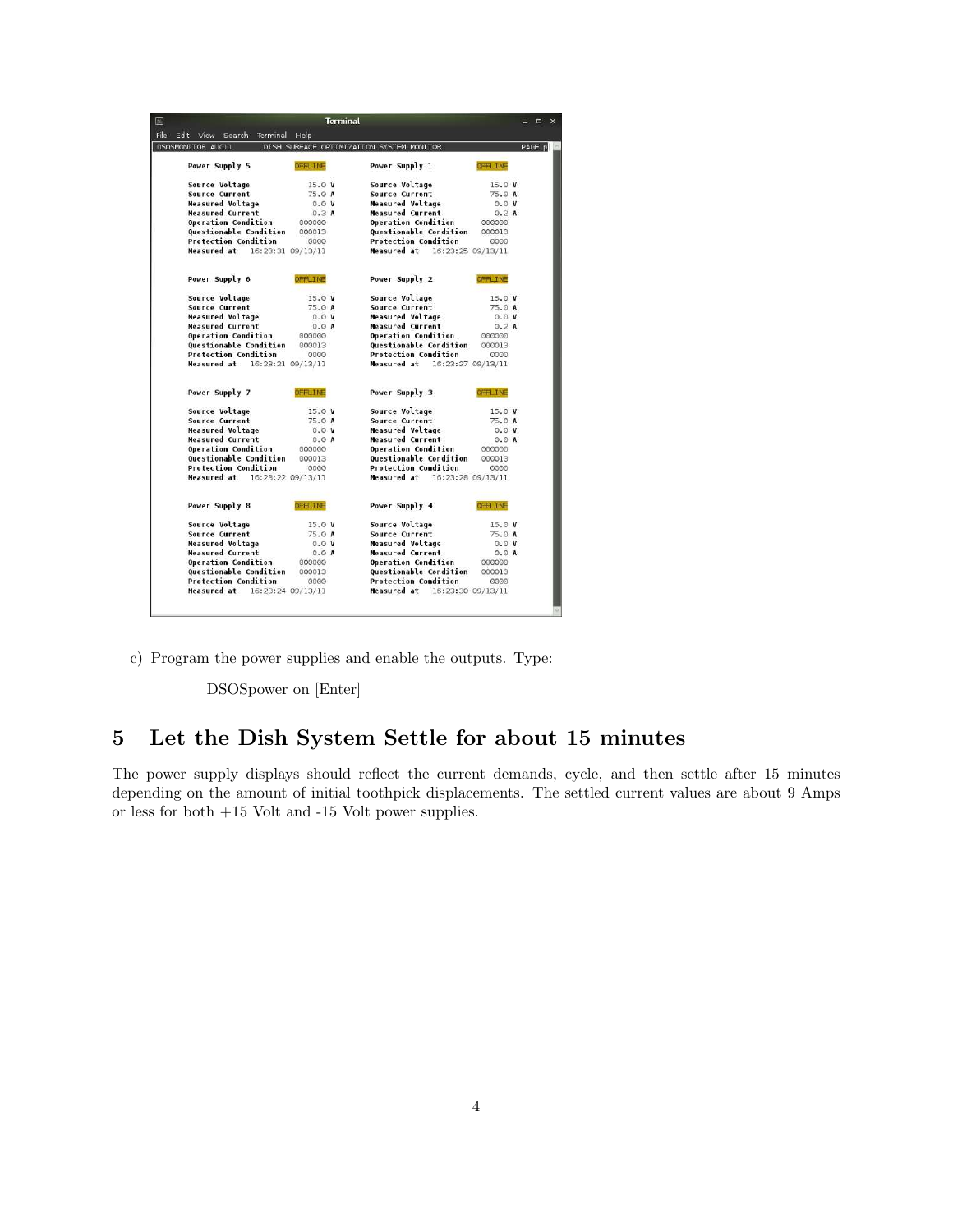

## 6 During Your Observation Night

a) Switch the DSOS status monitor display back to the dish status page. Within the terminal running the status monitor, type:

1

b) The following command gets the present ZA from the antenna computer and sends commands to specific toothpicks. New command values are sent and their settings logged every 2.5 minutes in agent.log. Type:



c) At the end of your night, stop the DSOS agent from running. Type: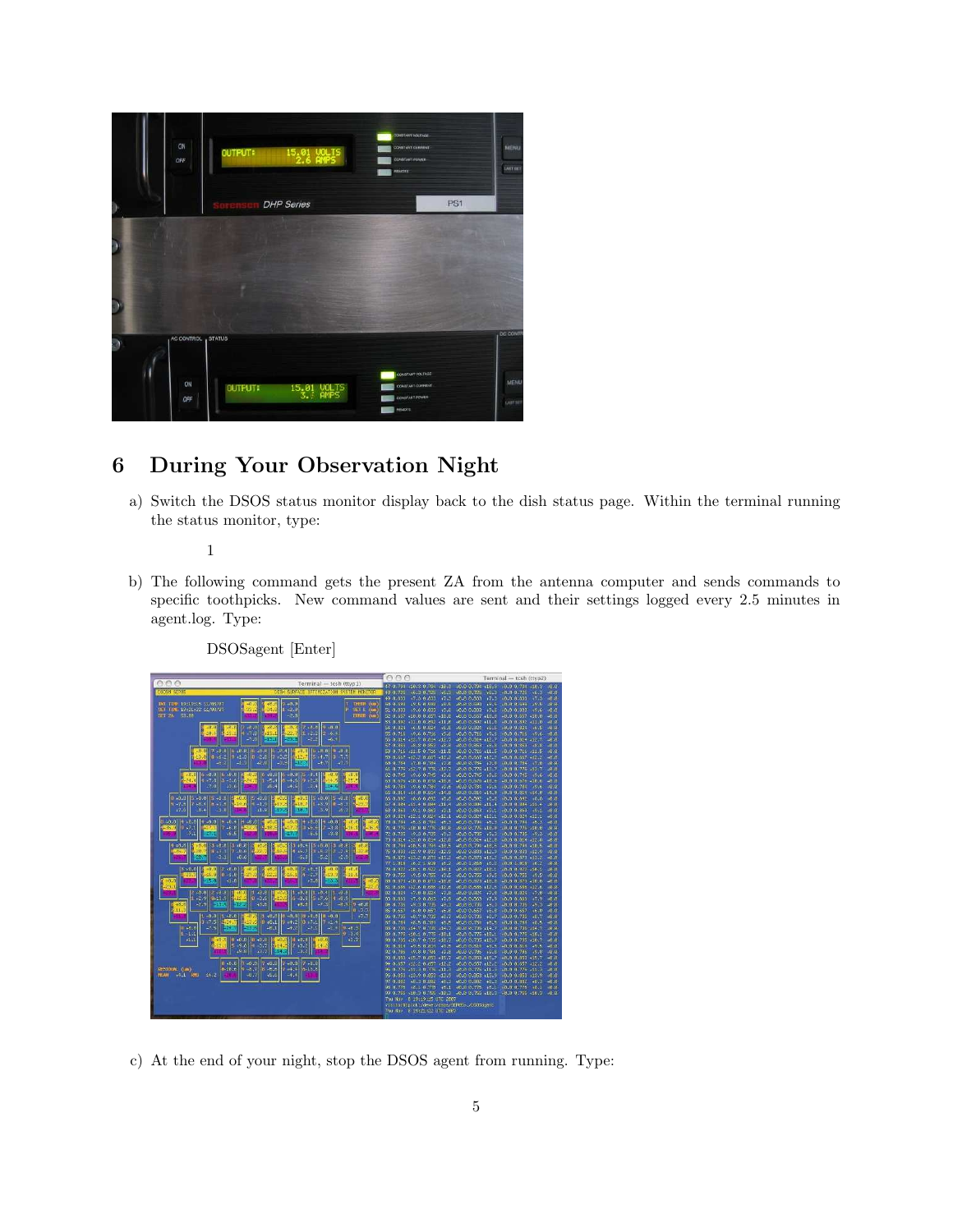[ctrl] c

|         | Thu Nov 8 19:37:15 UTC 2007 | visitor@tpick:/devel/dsos/SEP05>./DSOSaaent |  |
|---------|-----------------------------|---------------------------------------------|--|
|         |                             |                                             |  |
|         | Thu Nov 8 19:39:45 UTC 2887 |                                             |  |
| Thu Nov |                             | 8 19:42:15 UTC 2007                         |  |
| Thu Nov |                             | 8 19:44:45 UTC 2007                         |  |
| Thu Nov |                             | 8 19:47:15 UTC 2007                         |  |
| Thu Nov |                             | 8 19:49:45 UTC 2887                         |  |
| Thu Nov |                             | 8 19:52:15 UTC 2007                         |  |
| Thu Nov |                             | 8 19:54:45 UTC 2007                         |  |
| Thu Nov |                             | 8 19:57:15 UTC 2007                         |  |
|         | Thu Nov 8 19:57:31 HTC 2007 |                                             |  |

d) Set the DSOS back to its baseline value. Type:

|                                                                                                                                                                                                                                                                                                                                                                                                                                                            | A A B                                                                     |                                              | Terminal - tcsh (ttyp2)                                                    |
|------------------------------------------------------------------------------------------------------------------------------------------------------------------------------------------------------------------------------------------------------------------------------------------------------------------------------------------------------------------------------------------------------------------------------------------------------------|---------------------------------------------------------------------------|----------------------------------------------|----------------------------------------------------------------------------|
| 000<br>Terminal - tesh (ttyp1)                                                                                                                                                                                                                                                                                                                                                                                                                             | 45.0.843 +6.0.0.833 +6.7 +8.4 8.843 +6.8 +8.6 8.843 +6.0 -10.5            |                                              |                                                                            |
| <b>DISLEMENT REFINISHED SYSTEM NINTER</b><br>05001 50005                                                                                                                                                                                                                                                                                                                                                                                                   | 46 8.863 (11.7 8.853 (11.8) (8.4 8.863 (11.7) (6.6 6.663 (11.7) -12.8     |                                              |                                                                            |
|                                                                                                                                                                                                                                                                                                                                                                                                                                                            | 47 8:79+ +18:3 8:73+ +18:5 +8:4 8:754 +18:5 +8:5 8:754 +18:3 -6:8         |                                              |                                                                            |
| $9 - 0.0$<br>THE TIME IS: IS : 15 / EB/67<br>0.8.0<br>9.8.8                                                                                                                                                                                                                                                                                                                                                                                                | 48.0.725 +5.3.8.725<br>$+5.3$                                             | $+8.88.725 + 6.3$                            | $+0.00375 - 6.3 - 7.1$                                                     |
| $\begin{bmatrix} 1 & \text{HLM} & (\text{in}) \\ \text{P} & \text{SET L} & (\text{in}) \end{bmatrix}$<br>0,0,0<br>BET THE 19158138 11/88/87<br>$\mathbf{e}$ $\mathbf{e}$ of<br>$1 - 0.3$                                                                                                                                                                                                                                                                   | 49 8.833<br>$+7.3 + 333 +$<br>$-7.3$                                      | +8.8 8:633<br>$-7.7$                         | $+0.006333$<br>$-7.7 - .7$                                                 |
| <b>CONG (m)</b><br><b>BET ZA 53.00</b><br>$-610$<br>$-0.0$<br>$-0.0$                                                                                                                                                                                                                                                                                                                                                                                       | 50.0.593<br>$+9.5 - 3.533$                                                | +9.6 + +8.4 815981 +9.5                      | <b>AFLIC FLEGS</b><br>$-9.5$<br>$-6.3$                                     |
|                                                                                                                                                                                                                                                                                                                                                                                                                                                            | 52 8.833<br>$19.5 - 8.824$<br>$+917$                                      | $-9.16$<br>+814 81833                        | 48.6 B.633<br>$-9.6$<br>$-2.9$                                             |
| $17 + 6.8$<br>17 3.6117 3.4117 3.3117 3.3117 3.31<br>$3.36 - 8$                                                                                                                                                                                                                                                                                                                                                                                            | 52.8.657 +19.8 9.657 +18.8                                                | +8.8 8.657 +18.8                             | $+0.0$ $0.657 + 0.0 - 0.7$                                                 |
| $0.34 - 0.$<br>15,4628<br>$4 - 6.6$<br>$1 - 0.0$<br>$2 - 0.0$<br>$1 - 0.0$ $2 - 0.0$                                                                                                                                                                                                                                                                                                                                                                       | 53 8.922 +11.8 9.932 +11.2 +8.4 8.692 +11.6                               |                                              | 16.6.6.892 (11.8 17.8)                                                     |
| 98.8<br>$+0.3$<br>$-0.0$<br>$-0.4$<br>$-0.3$<br>30.0<br>$ -a,a $                                                                                                                                                                                                                                                                                                                                                                                           | 54 8.824 - 5.5 8.914 - 9.9 48.4 8.924 +6.5                                |                                              | $48.08324 - 6.5 - 4.9$                                                     |
|                                                                                                                                                                                                                                                                                                                                                                                                                                                            | 56-81716 1916-81785                                                       | 49.8 (8.4 E.716 (5.6)                        | $18.68.716$ $19.6$ $14.6$                                                  |
| 8 18 3   17 18 11   6 10 0     6 10 1   16 10 1   16 10 1   16 10 1   19 10 1                                                                                                                                                                                                                                                                                                                                                                              | 56 8.814 +12.7 8.894 +12.8 +8.1 8.814 +12.7                               |                                              | $+0.06614.4277 - 10$                                                       |
| $6.6.1$ $6.8.2$ $6.6.2$ $6.3.2$ $6.3.7$ $6.3.8$ $6.3.2$ $6.3.4$ $7.5.3$                                                                                                                                                                                                                                                                                                                                                                                    | 57 8.853 +3.8 3.853 +3.8 +3.8 8.853 +8.8                                  |                                              | $+0.6$ $0.853$ $+8.8$ $-8.4$                                               |
| $-8.31$<br>$-0.1$<br>$-0.01$<br>$-0.1$<br>$-0.0$ $-0.4$ $-40.4$ $-40.3$                                                                                                                                                                                                                                                                                                                                                                                    | 50.0.716 411.5 0.705 411.5 40.4 6.716 411.5                               |                                              | 46.6.6.716.411.5.4.5                                                       |
|                                                                                                                                                                                                                                                                                                                                                                                                                                                            | 59 8.667 +12.2 8.667 +12.2                                                | $+1.0$ 2.667. $+1$ .                         | $+0.0007 + 2.2$<br>$-2.0$                                                  |
|                                                                                                                                                                                                                                                                                                                                                                                                                                                            | 59 9.78 7.8 8.775 7.2 18.4 8.784 17.8                                     |                                              | +6.6 6.764 7.0<br>$-4.6$                                                   |
|                                                                                                                                                                                                                                                                                                                                                                                                                                                            | 61.0.775 +12.7.0.775 +12.7                                                | $+8.8.8.775 + 12.7$                          | $+0.005775 + 12.7$<br>$-5.1$                                               |
| $-36.4$<br>- 26.0 - 26.4<br>48.0<br>46.4<br>$+6.0$<br>$-8.4$<br>$-0.01$<br>$-3.5$                                                                                                                                                                                                                                                                                                                                                                          | 62 8.745 (9.6 8.735 (9.7 (8.4 8.745 (9.6)                                 |                                              | 16.6 6.745 9.6<br>$-24.7$                                                  |
|                                                                                                                                                                                                                                                                                                                                                                                                                                                            | 63 8.676 418.6 8.676 418.6                                                | 45.8 5.67% +10.6                             | 46.8 8.676 +10.6<br>$-3.0$                                                 |
|                                                                                                                                                                                                                                                                                                                                                                                                                                                            | 64.0.784 +9.6.0.775 +9.7                                                  | $-2.42.784 - 9.8$                            | $+0.0, 0.784, -0.6$<br>$+7.8$                                              |
| E.B. E.B. III B.B. E B.B. E B.B. E B.B. F 3.5. P 3.5. A 3.5 A 3.5 . E 3.5                                                                                                                                                                                                                                                                                                                                                                                  | 65 8.814 414.8 8.834 414.1 48.4 8.814 414.8                               |                                              | $16.66.814114.8$ $+ 7$                                                     |
| $-0.4$<br>$+0.4$<br>$-0.4$<br>$-0.01$<br>$-0.1$ $-0.1$ $-0.3$<br>$+8.8$<br>48.8<br>$+1.3$                                                                                                                                                                                                                                                                                                                                                                  | 66 81832 +818 91882 +819 +814 81892 +818 +818 51892 +818 +5272            |                                              |                                                                            |
|                                                                                                                                                                                                                                                                                                                                                                                                                                                            | $67.0.004$ $11.4.0.004$ $11.4$                                            | 48.8 8.884 411.4                             | $+1.1 + 1.133 + 3.34$<br>$-3.5$                                            |
| 8-64 9 4.64 1 4.64 1 4.64 1 4.64 1 4.64 1 4.64 1 4.64 1 4.64 1 4.64 1 4.54 1 4.64 1 4.64 1                                                                                                                                                                                                                                                                                                                                                                 | 68:0.863 +9:1 0.853 +9.2 +0.4 0.863 +5.1                                  |                                              | 46.000.000 +9.1<br>$-2.0$                                                  |
| اق قرر قرارة في 12 (10.0 م) [3 (20.0 م) [3 (10.0 م) [6 (10.0 م) [6 (10.0 م) [6 (10.0 م) [6 (10.0 م)                                                                                                                                                                                                                                                                                                                                                        | $69.0.821 + 12.1.0.824 + 12.1$                                            | $+8.8834 +12.1$                              | $+0.00331 + 12.1$<br>$-1.3$                                                |
| $+8.1$<br>$-8.7$<br>4818<br>$+0.4$    <br>$-0.1$<br>$-0.31$<br>$-0.0$<br>$-0.8$ $-0.0$ $-0.3$<br>$+8.3$                                                                                                                                                                                                                                                                                                                                                    | 70 8.79+ +5.3 8.73+ +5.5 +4.4 8.794 +5.3                                  |                                              | 48.8.8.994 6.3<br>$-6.2$                                                   |
|                                                                                                                                                                                                                                                                                                                                                                                                                                                            | 710.75 +13.8 3.775 +13.8 +3.8 8.775 +18.8                                 |                                              | $+0.00275 + 0.00$<br>$-2.2$                                                |
| [6,64 C] 6,64 C] [6,64 C] [7,64 C] [0,64 C] [8,64 C] [3,64 C] [3,94 C] [3,84 C] [2,64 P]                                                                                                                                                                                                                                                                                                                                                                   | 22.8.235 9.3.8.745 9.2                                                    | A 3 8 735 0.8                                | 16.0.0.75F 0.3.72.7                                                        |
| المقبط فمعبا ومعروا ومعرا العمد والعمت والعداد والعمر والعمود والعقروا                                                                                                                                                                                                                                                                                                                                                                                     | 73.8.801 +12.8.831 +12.1 +8.1 8.811 +12.8                                 |                                              | $+0.0.834 + 0.0 + 3.1$                                                     |
| $-0.01$<br>$-0.0$<br>$-0.9$ $-0.7$ $-0.8$ $-0.9$<br>$-0.11 - 0.01$<br>$+0.11$                                                                                                                                                                                                                                                                                                                                                                              | 74 8.794 418.5 8.794 418.5 +8.8 6.794 +10.5                               |                                              | 16.6.6.294 116.5 7.8                                                       |
|                                                                                                                                                                                                                                                                                                                                                                                                                                                            | 75 8.833 +12.9 8.824 +11.8 +8.1 8.833 +11.5                               |                                              | 40.0 0.000 41.0 41.0                                                       |
| 3 48.3 2 48.0 2 48.0 2 48.0 2 48.0 2 48.0 2 48.0 2 48.0 2 48.0                                                                                                                                                                                                                                                                                                                                                                                             | 76 8.873 +13.2 8.853 +13.4 +8.5 8.875 +13.2                               |                                              | $+0.6 + 873 + 13.2 = 3.8$                                                  |
| $-$ 6.6. $\frac{1}{2}$ 6.6. $\frac{1}{2}$ 6.6. $\frac{1}{2}$ 6.6. $\frac{1}{2}$ 6.6. $\frac{1}{2}$ 6.6. $\frac{1}{2}$ 6.6. $\frac{1}{2}$ 6.7. $\frac{1}{2}$                                                                                                                                                                                                                                                                                                | 77 1.010 16.2 0.998 16.5 18.7 1.016 16.2 16.6 1.016 16.2 14.4             |                                              |                                                                            |
| $8 + 8.3$<br>$+8.3$ 9 $+8.4$<br>$+8.3$<br>9.34<br>$+0.0$<br>$+0.0$<br>$-0.0$<br>$-0.01$<br>- 8.3<br>$-8.4$                                                                                                                                                                                                                                                                                                                                                 | 28.0.922.410.1.0.912.410.2.                                               | $40.0 - 0.027 - 10.1$                        | $+1$ <i>B B G22</i> $+10.1$<br>$-5h$                                       |
| $3 + 8.3$<br>$-7.49 -$                                                                                                                                                                                                                                                                                                                                                                                                                                     | 79.9.765 +9.5 9.745 +9.6 +8.4 8.755 +9.5                                  |                                              | 46.6.6.955 -9.5<br>$-0.7$                                                  |
| 2 16.4   2 16.8   1 16.6   1 16.8   1 16.9   1 16.9   1 16.9   1 16.9  <br>18.3<br>$1 + 8 = 4$                                                                                                                                                                                                                                                                                                                                                             | $31.873 + 13.8 + 3.853 + 18.1$                                            | $+8.18.873 + 18.8$                           | $+0.6$ $+0.87$ $+10.6$ $-20.6$                                             |
| $\pm$ + 0.0   0.0 + 0.0   0.0 + 0.0   0.0 + 0.0   0.0 + 0   0.0 + 0   0.0 + 0   0.0 + $\pm$                                                                                                                                                                                                                                                                                                                                                                | 81 8.686 +12.6 8.676 +12.8                                                | +8.4 8.686 +12.6                             | 18.8 8.666 12.6<br>$-1.1$                                                  |
| $\ B - B - B\ $ $\ B - B\ $ $\ B - B\ $<br>$-3.3$ $0.8.3$<br>$-0.01$ $-0.11$ $-0.51$<br>$-0.11$<br>$-0.011$                                                                                                                                                                                                                                                                                                                                                | 82 8.824<br>$47.8 - 8.324$<br>$-7.0$                                      | +0.0 0.024 +7.0                              | ALL U. U. CO.4<br>$-2.01 - 11.71$                                          |
| 2, 6, 8<br>$-8.3$                                                                                                                                                                                                                                                                                                                                                                                                                                          | 33:8.843<br>$-7.2 - 3.853$<br>$+8.1$                                      | $+8.38.863 + 7.9$                            | $-7.9 - 10.3$                                                              |
| $\frac{1}{2} \cdot \frac{1}{16} \cdot \frac{1}{3} \cdot \frac{1}{16} \cdot \frac{1}{16} \cdot \frac{1}{16} \cdot \frac{1}{16} \cdot \frac{1}{16} \cdot \frac{1}{16} \cdot \frac{1}{16} \cdot \frac{1}{16} \cdot \frac{1}{16} \cdot \frac{1}{16} \cdot \frac{1}{16} \cdot \frac{1}{16} \cdot \frac{1}{16} \cdot \frac{1}{16} \cdot \frac{1}{16} \cdot \frac{1}{16} \cdot \frac{1}{16} \cdot \frac{1}{16} \cdot \frac{1}{16} \cdot \frac$<br>$-9.31$<br>48.8 | 84.9.735<br>19.39.725<br>44.4                                             | AR.4 8,510<br>$-49.8$                        | JEL0 6,335<br>$-9.0 - 35.9$                                                |
| 12.84<br>$+2.6$<br>$+8.8$<br>$-8.8$<br>$-0.5$<br>$-8.8$ $-8.8$ $+3.3$<br>$-8.8$                                                                                                                                                                                                                                                                                                                                                                            | 35.0.657<br>$+6.0 - 0.657$<br>$+6,8$<br>36 8.735<br>$+3.78.735$<br>$+0.7$ | $+8.8 - 8.657$<br>$+6.8$<br>1818 81718 91817 | $+0.0.0$ , $+57$<br>$+6.0 - 22.5$<br>337.9 9.31<br>$-8.7 - 38$             |
| $8.34$ H<br> 0, 3, 3                                                                                                                                                                                                                                                                                                                                                                                                                                       |                                                                           |                                              |                                                                            |
| $+0.4$<br>$-40.3$                                                                                                                                                                                                                                                                                                                                                                                                                                          | 37.0.734<br>$+3.5 - 0.775$<br>$-0.6$<br>88 0.735 +1 -7 3.735 +1+7         | $+0.3, 0.704, -0.5$<br>+8.8 8.755 +14.7      | $+0.10 - 0.76 - 1$<br>$-3.5 - 1.5.0$<br>$+6.6.6$ , $755$ , $+1.7$ , $+0.4$ |
| $\begin{vmatrix} 0 & 0 & 0 \\ 0 & 0 & 0 \\ 0 & 0 & 0 \\ 0 & 0 & 0 \\ 0 & 0 & 0 \\ \end{vmatrix} \begin{vmatrix} 0 & 0 & 0 \\ 0 & 0 & 0 \\ 0 & 0 & 0 \\ 0 & 0 & 0 \\ 0 & 0 & 0 \\ 0 & 0 & 0 \\ 0 & 0 & 0 \\ 0 & 0 & 0 \\ 0 & 0 & 0 \\ 0 & 0 & 0 \\ 0 & 0 & 0 \\ 0 & 0 & 0 \\ 0 & 0 & 0 \\ 0 & 0 & 0 \\ 0 & 0 & 0 \\ 0 & 0 & 0 \\ 0 & 0 & 0 \\ 0 & $                                                                                                         | 39/8.775 419.1 8.775 418.1 48.8 8.775 418.1                               |                                              | 46.6 6.975.410.1 -16.0                                                     |
| $-0.7$   <br>.0.011<br>$-0.4$ $-0.0$ $-0.3$<br>$+0.4$                                                                                                                                                                                                                                                                                                                                                                                                      | 20.0.735 +10.7.0.735 +10.7                                                | 48.8 8.235 410.7                             | $+0.0.235 + 0.7 - 18.5$                                                    |
|                                                                                                                                                                                                                                                                                                                                                                                                                                                            | 91 8.014 +9.5 8.014 +9.5 +8.0 m.014 +5.5                                  |                                              | +6.6.6.644 +9.6 -2.8                                                       |
| $7.04$ $7.07$<br>8.41<br>7.04                                                                                                                                                                                                                                                                                                                                                                                                                              | 02.0.705 +3.3.3.735 +3.8 +8.0.8.786 +5.8                                  |                                              | 46.6.6.766 +9.8 +6.4                                                       |
| $0.64$ at a $ 0.64$ at $ 0.84$ and $ 0.84$ at $ 0.34$ at $ 0.34$<br><b>BESTORAL (UM)</b>                                                                                                                                                                                                                                                                                                                                                                   | 93 8.853 (15.7 9.843 (15.8)                                               | (8.3 6.853 +15.7)                            | $E.6.6.853 + 15.7$<br>7.7                                                  |
| $ 0.3 $ $ 0.4 $ $ 0.3 $<br>$-0.4$<br>$-0.7$<br>$-8.5$<br><b>IEAN 48.7 RMS</b>                                                                                                                                                                                                                                                                                                                                                                              | 94 0.057 +12.2 0.057 +12.4 +1.4 +1.657 +1.1. +1.0 0.057 +1.2 +25.5        |                                              |                                                                            |
|                                                                                                                                                                                                                                                                                                                                                                                                                                                            | 95.8.775 +11.3 8.775 +11.3 +8.8 8.775 +11.3                               |                                              | $+0.00275 +11.3 -31.6$                                                     |
|                                                                                                                                                                                                                                                                                                                                                                                                                                                            |                                                                           |                                              |                                                                            |
|                                                                                                                                                                                                                                                                                                                                                                                                                                                            | $97.0.832$ $+8.3.3.832$ $+8.3$ $+8.8.8.82$ $+8.3$                         |                                              | $6.3 - 3.3 - 8.3$                                                          |
|                                                                                                                                                                                                                                                                                                                                                                                                                                                            | 90 8.775 (8.1 8.775 (8.1 (8.6 8.775 (8.1 (8.6 8.775 (8.1 -7.7             |                                              |                                                                            |
|                                                                                                                                                                                                                                                                                                                                                                                                                                                            | 99 8.755 +18.3 8.749 +18.5 +8.3 8.755 +18.3 +8.0 0.755 +18.3 -3.4         |                                              |                                                                            |
|                                                                                                                                                                                                                                                                                                                                                                                                                                                            | Thu Nov. 3 19:59:38 UTC 2887                                              |                                              |                                                                            |
|                                                                                                                                                                                                                                                                                                                                                                                                                                                            | wisitor@tpick1/devel/dsos/SLPaSyl]                                        |                                              |                                                                            |
|                                                                                                                                                                                                                                                                                                                                                                                                                                                            |                                                                           |                                              |                                                                            |

DSOSbase [Enter]

e) You can watch the channels acquire on the DSOS monitor shell. To stop the monitor from displaying, in the DSOS monitor shell, type:

[ctrl] c

f) After 10 minutes, power down the (8) DSOS power supplies. Leave everything else on. First disable the power supply outputs by software. Type:

DSOSpower off [Enter]

Then turn off the power supplies via their front panel switches on the left.

g) Log out of tpick.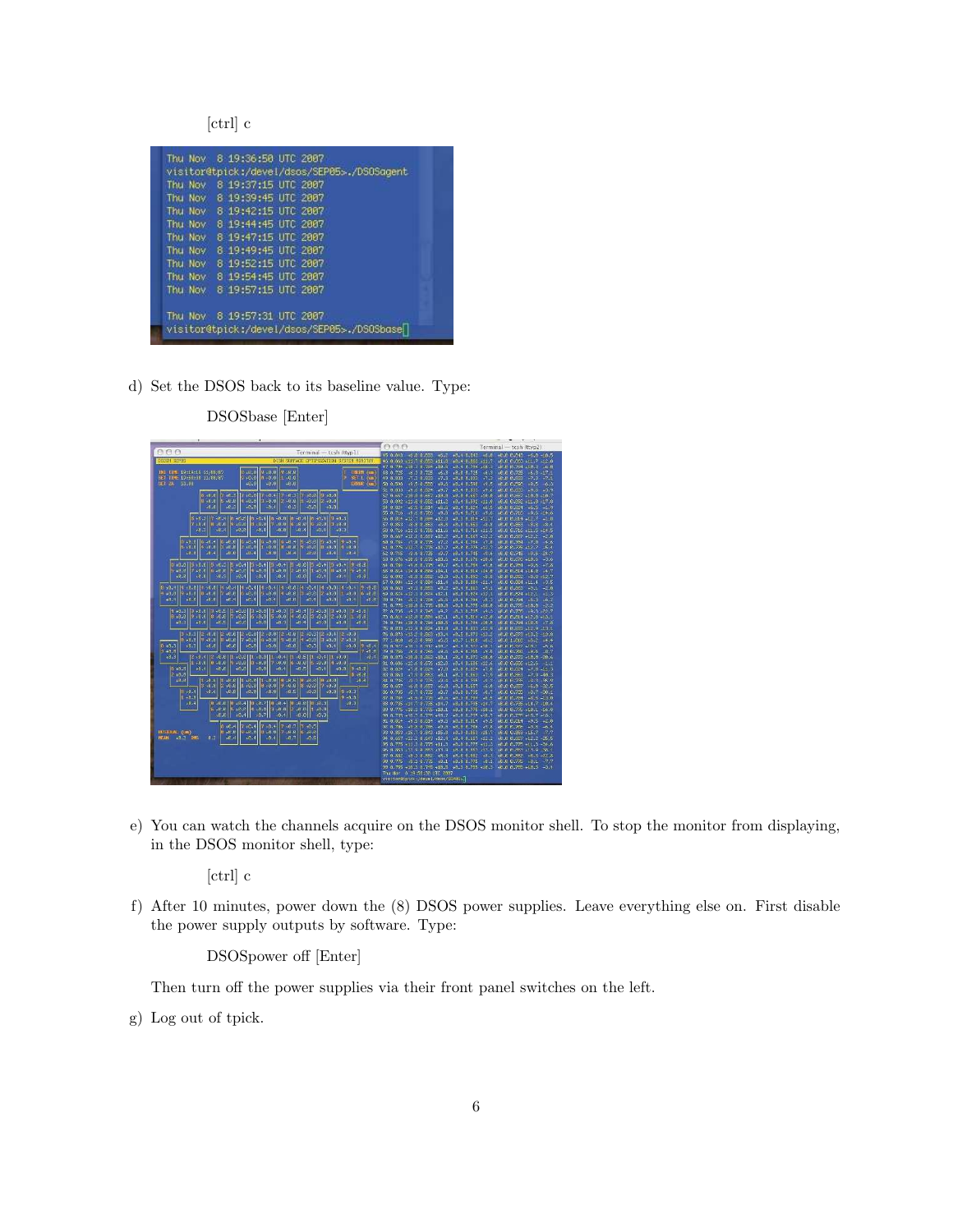## 7 \* Check the System periodically \* to make sure everything is powered up and running correctly.

- Are thermistor and/or D/A values reading 0.00? The computer will put out a notification if this occurs.
- Is coolant not flowing to the Dish and the System racks?
- Any Neslabs, pumps, and rack fans are not running?
- Any Driver power supply pairs too one sided? Example:

$$
PS1 = 7V / 75.0A
$$
  
PS2 = 15V / 0.00A

Should any of the above occur, power down the power supplies first! Then shut the rest of the system down.

If any of these things cease to function, the system may get damaged and the dish will not be adjusted correctly.

VERY ESSENTIAL STEP - Notify CSO staff what has failed, and when it occurred. Failure to do this will keep the DSOS from operating while you are here.

#### A Some Solutions

#### A.1 IF You Want to Rebaseline

If you initialized the system's thermistors during the day before the sun has set, reinitializing 1 hour after the sun has gone down would be a good thing to do. It is NOT recommended that you perform this often.

1) Command the DSOS to go back to its original reference. Type:

DSOSbase [Enter]

2) After 10 minutes, turn off the Driver power supplies. Type:

DSOSpower off [Enter]

3) Move the dish to a zenith angle of 45◦ . In UIP, type:

za 45 [Enter]

- 4) Wait 40 minutes for the dish to come to ambient temperature.
- 5) Go to step 3 of this procedure and start over again.

Another reason to reset the baseline is if the ambient temperature changes more than 5◦C from the initial ambient temperature. Significant changes in temperature in the middle of the night usually indicates bad observing weather, so be sure to check if it is raining or snowing. You may need to shut the dome.